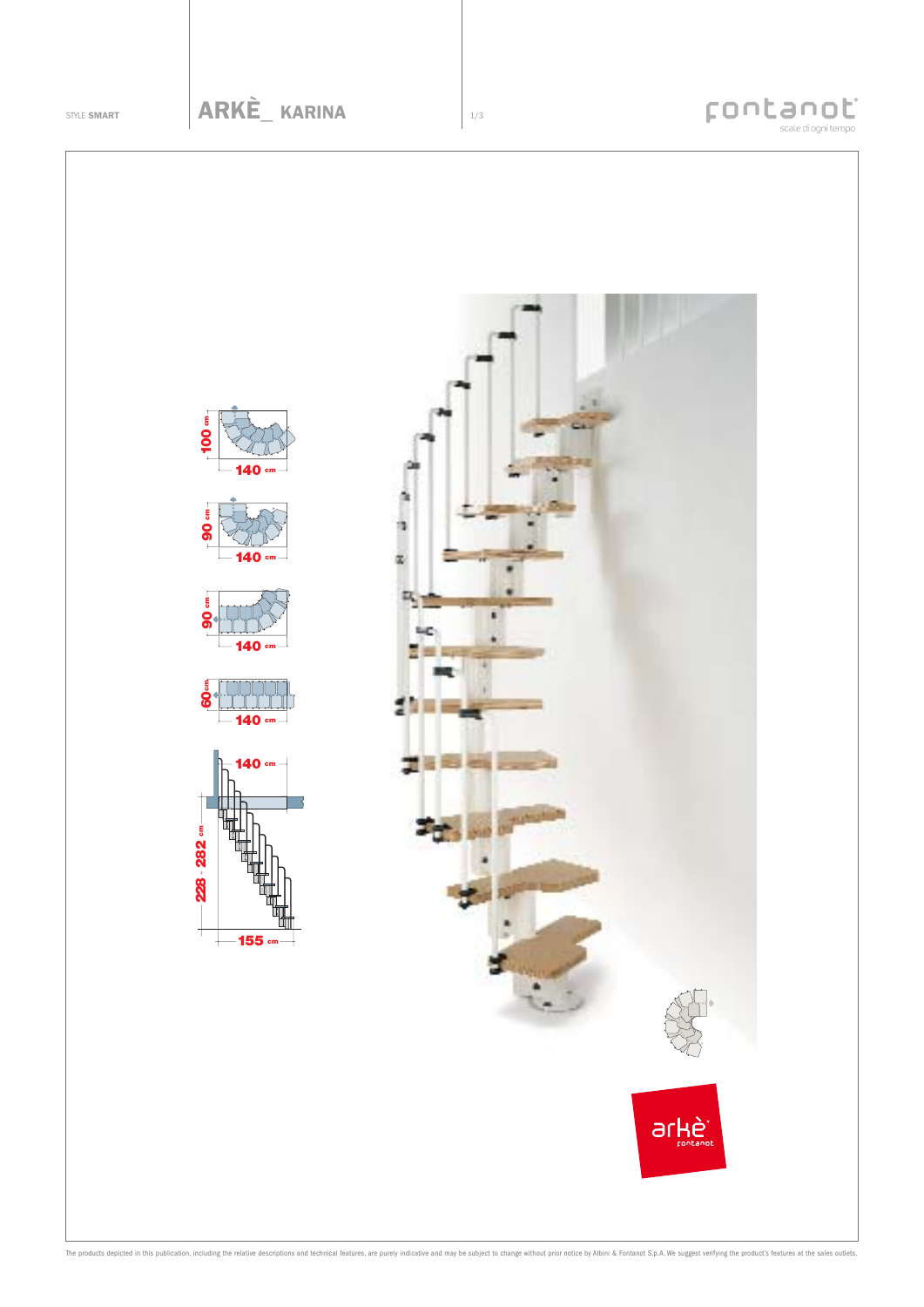## Four Scale diognitempo

treads with 12 rises.

The treads, complete with railing, are 57 cm wide, shaped and staggered, so guaranteeing an excellent compromise between functionality and use of space. The staircase is supplied with a railing on one side.

KARINA is adjustable in rise and in direction of rotation, and can assume different configurations.

The **direction of rotation**, whether clockwise or anti-clockwise, can be decided during the installation.



The supplementary **RISE** is always right-handed. By purchasing one or more supplementary RISES, the height of the staircase can reach 329 cm. Supplementary rises consist of structure, tread and two balusters. (Tab.5)





*KARINA + RAILING*

The supplementary **RAILING** protects the second side of the staircase when it is far from the wall. It comprises 9 balusters and increases the dimension of the staircase by 3 cm.



The supplementary **BALUSTRADE** is necessary to protect the upper floor aperture. It comes in 120 cm modules comprising 10 balusters, handrail and fixings. It is available with the following handrails:

**El black POLYURETHANE** 2 light or dark PVC **3** light or dark WOOD.

The balustrade with the polyurethane or PVC handrails can also assume a circular shape, while the balustrade with the wooden handrail can only be rectilinear.